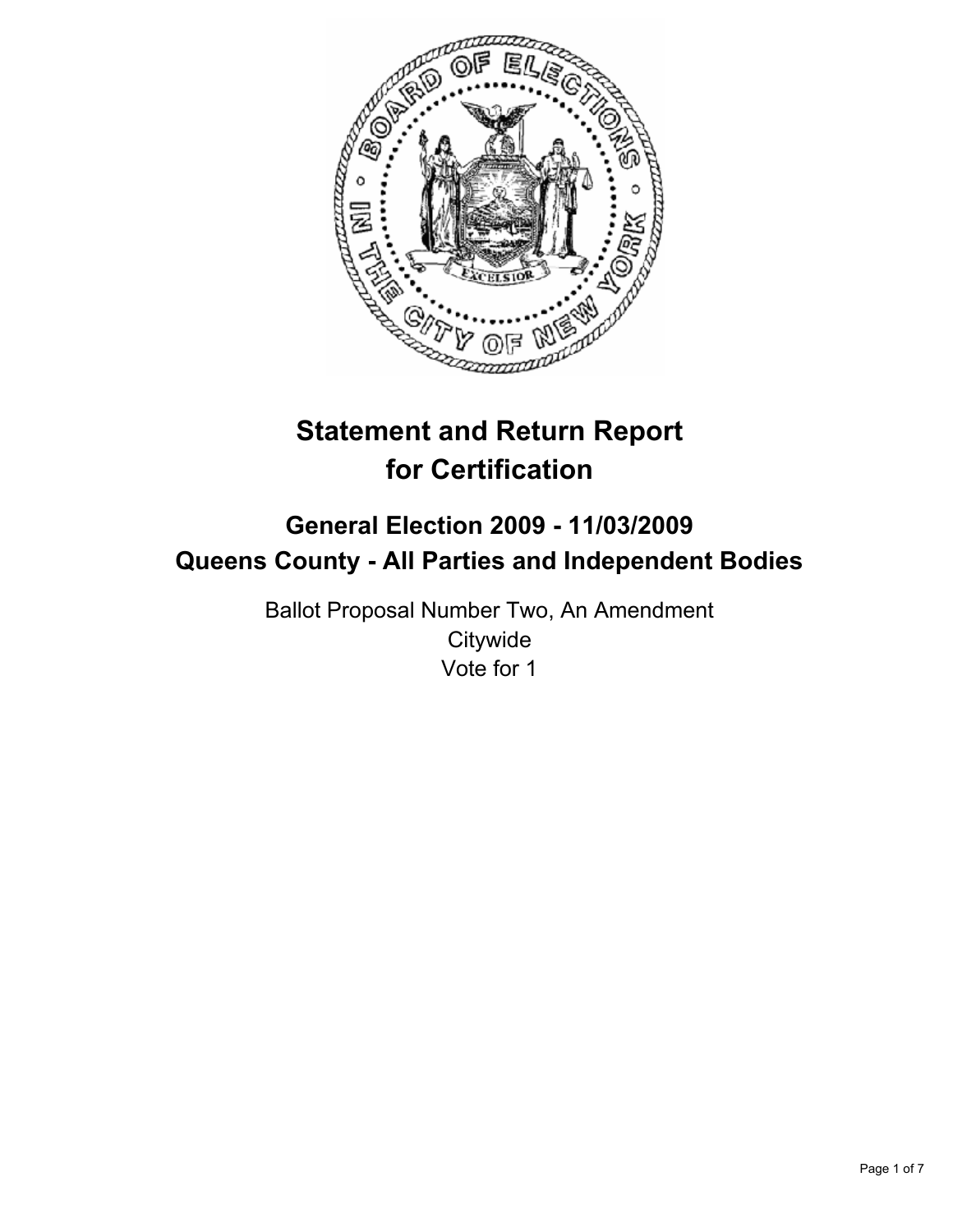

| <b>PUBLIC COUNTER</b> | 13,933 |
|-----------------------|--------|
| <b>EMERGENCY</b>      | 51     |
| ABSENTEE/MILITARY     | 307    |
| <b>AFFIDAVIT</b>      | 127    |
| <b>Total Ballots</b>  | 14,418 |
| <b>YES</b>            | 939    |
| <b>NO</b>             | 590    |
| <b>Total Votes</b>    | 1,529  |
| Unrecorded            | 12,889 |

# **Assembly District 23**

| PUBLIC COUNTER       | 21,214 |
|----------------------|--------|
| <b>EMERGENCY</b>     | 44     |
| ABSENTEE/MILITARY    | 600    |
| <b>AFFIDAVIT</b>     | 135    |
| <b>Total Ballots</b> | 21,993 |
| <b>YES</b>           | 2,600  |
| <b>NO</b>            | 2,031  |
| <b>Total Votes</b>   | 4,631  |
| Unrecorded           | 17,362 |

# **Assembly District 24**

| PUBLIC COUNTER       | 24,059 |
|----------------------|--------|
| <b>EMERGENCY</b>     | 4      |
| ABSENTEE/MILITARY    | 485    |
| <b>AFFIDAVIT</b>     | 145    |
| <b>Total Ballots</b> | 24,693 |
| <b>YES</b>           | 3,667  |
| <b>NO</b>            | 2,403  |
| <b>Total Votes</b>   | 6,070  |
| Unrecorded           | 18,623 |

| PUBLIC COUNTER       | 15,270 |
|----------------------|--------|
| <b>EMERGENCY</b>     | 36     |
| ABSENTEE/MILITARY    | 286    |
| <b>AFFIDAVIT</b>     | 155    |
| <b>Total Ballots</b> | 15,747 |
| <b>YES</b>           | 1,845  |
| <b>NO</b>            | 1,156  |
| <b>Total Votes</b>   | 3,001  |
| Unrecorded           | 12,746 |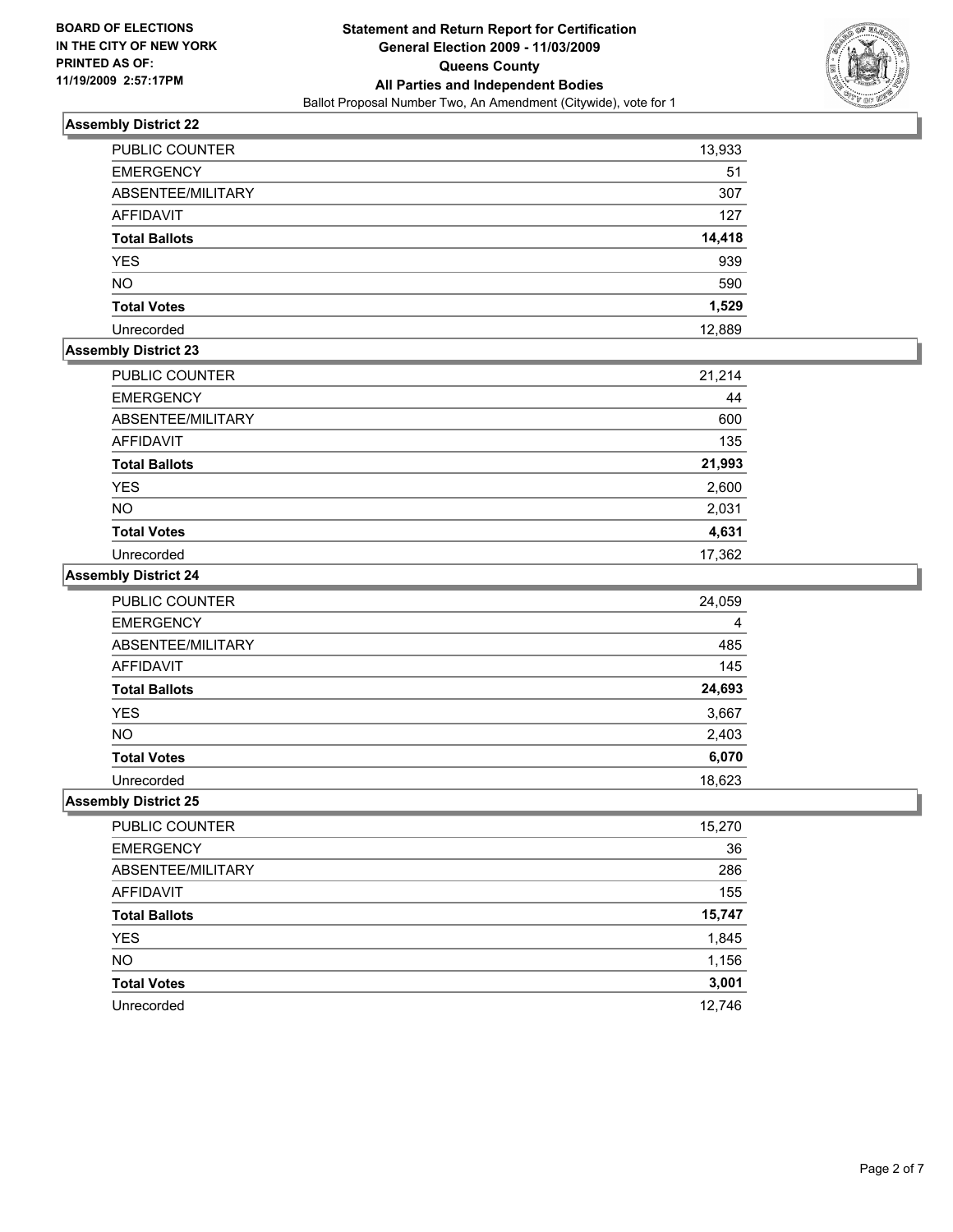

| <b>PUBLIC COUNTER</b> | 26,216 |
|-----------------------|--------|
| <b>EMERGENCY</b>      | 0      |
| ABSENTEE/MILITARY     | 711    |
| AFFIDAVIT             | 168    |
| <b>Total Ballots</b>  | 27,095 |
| <b>YES</b>            | 3,684  |
| <b>NO</b>             | 2,657  |
| <b>Total Votes</b>    | 6,341  |
| Unrecorded            | 20,754 |

# **Assembly District 27**

| <b>PUBLIC COUNTER</b> | 17,529 |
|-----------------------|--------|
| <b>EMERGENCY</b>      | 108    |
| ABSENTEE/MILITARY     | 442    |
| AFFIDAVIT             | 174    |
| <b>Total Ballots</b>  | 18,253 |
| <b>YES</b>            | 2,444  |
| <b>NO</b>             | 1,506  |
| <b>Total Votes</b>    | 3,950  |
| Unrecorded            | 14,303 |

# **Assembly District 28**

| <b>PUBLIC COUNTER</b> | 21,979 |
|-----------------------|--------|
| <b>EMERGENCY</b>      | 58     |
| ABSENTEE/MILITARY     | 649    |
| <b>AFFIDAVIT</b>      | 151    |
| <b>Total Ballots</b>  | 22,837 |
| <b>YES</b>            | 3,555  |
| <b>NO</b>             | 2,283  |
| <b>Total Votes</b>    | 5,838  |
| Unrecorded            | 16,999 |

| PUBLIC COUNTER       | 17,221 |
|----------------------|--------|
| <b>EMERGENCY</b>     | 24     |
| ABSENTEE/MILITARY    | 311    |
| AFFIDAVIT            | 133    |
| <b>Total Ballots</b> | 17,689 |
| <b>YES</b>           | 1,400  |
| <b>NO</b>            | 725    |
| <b>Total Votes</b>   | 2,125  |
| Unrecorded           | 15,564 |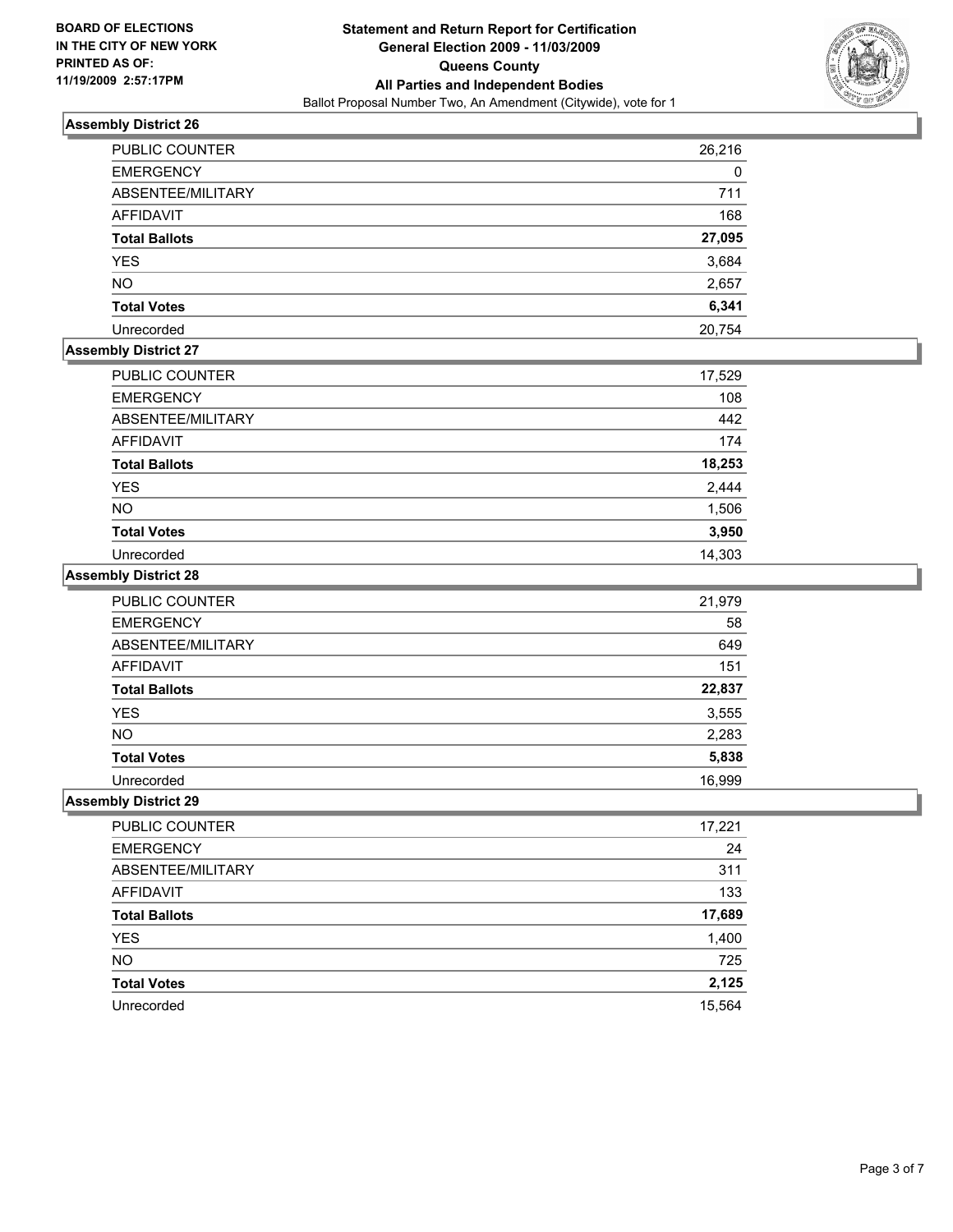

| <b>PUBLIC COUNTER</b> | 15,859 |
|-----------------------|--------|
| <b>EMERGENCY</b>      | 15     |
| ABSENTEE/MILITARY     | 252    |
| <b>AFFIDAVIT</b>      | 136    |
| <b>Total Ballots</b>  | 16,262 |
| <b>YES</b>            | 1,882  |
| <b>NO</b>             | 1,376  |
| <b>Total Votes</b>    | 3,258  |
| Unrecorded            | 13,004 |

# **Assembly District 31**

| <b>PUBLIC COUNTER</b> | 13,329 |
|-----------------------|--------|
| <b>EMERGENCY</b>      | 15     |
| ABSENTEE/MILITARY     | 394    |
| <b>AFFIDAVIT</b>      | 159    |
| <b>Total Ballots</b>  | 13,897 |
| <b>YES</b>            | 1,177  |
| <b>NO</b>             | 661    |
| <b>Total Votes</b>    | 1,838  |
| Unrecorded            | 12,059 |

#### **Assembly District 32**

| PUBLIC COUNTER       | 15,819 |
|----------------------|--------|
| <b>EMERGENCY</b>     | 27     |
| ABSENTEE/MILITARY    | 222    |
| AFFIDAVIT            | 162    |
| <b>Total Ballots</b> | 16,230 |
| <b>YES</b>           | 1,133  |
| <b>NO</b>            | 577    |
| <b>Total Votes</b>   | 1,710  |
| Unrecorded           | 14,520 |

| PUBLIC COUNTER       | 18,658 |
|----------------------|--------|
| <b>EMERGENCY</b>     | 4      |
| ABSENTEE/MILITARY    | 243    |
| <b>AFFIDAVIT</b>     | 139    |
| <b>Total Ballots</b> | 19,044 |
| YES                  | 1,635  |
| <b>NO</b>            | 984    |
| <b>Total Votes</b>   | 2,619  |
| Unrecorded           | 16,425 |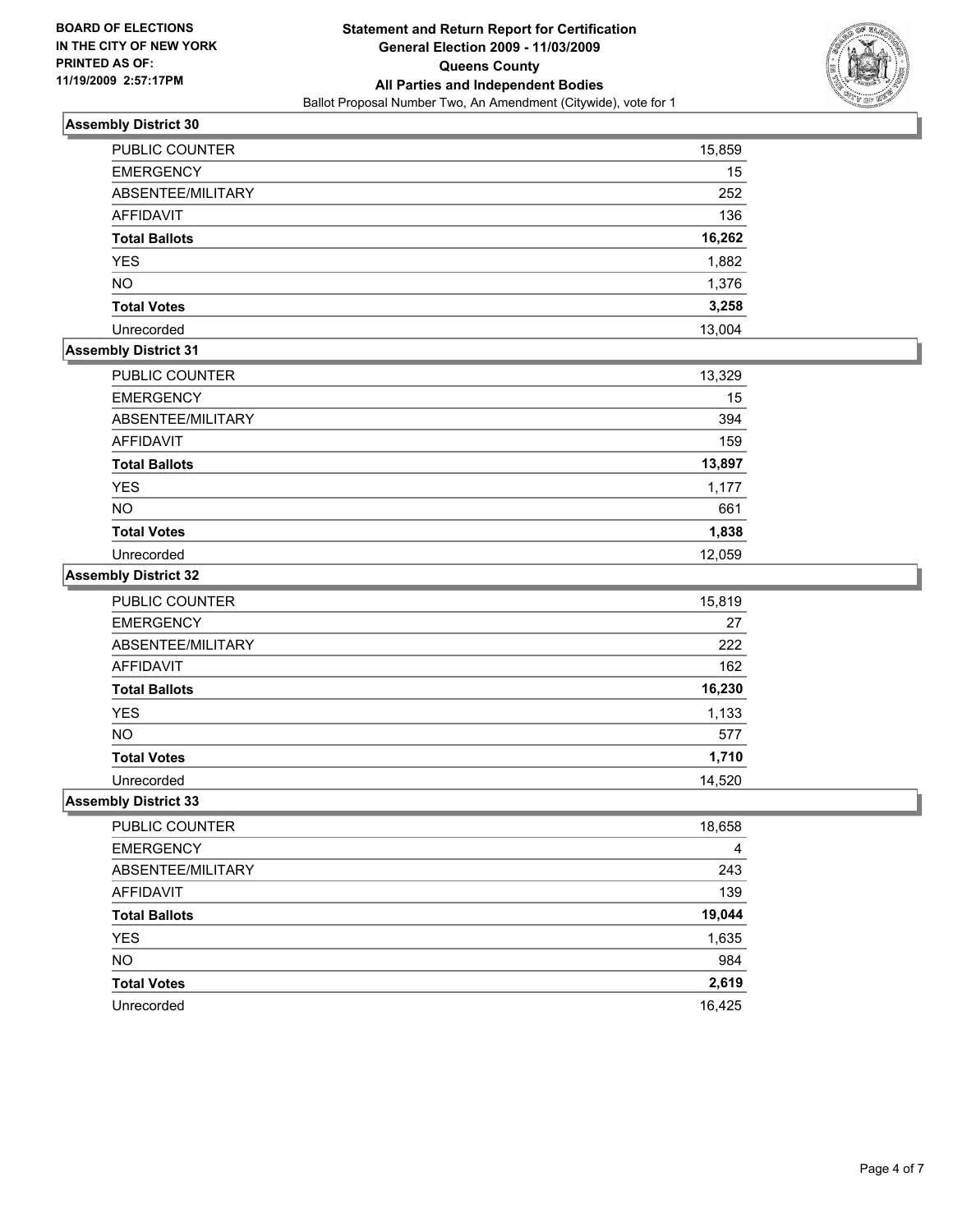

| <b>PUBLIC COUNTER</b> | 12,854 |
|-----------------------|--------|
| <b>EMERGENCY</b>      | 39     |
| ABSENTEE/MILITARY     | 181    |
| <b>AFFIDAVIT</b>      | 112    |
| <b>Total Ballots</b>  | 13,186 |
| <b>YES</b>            | 1,371  |
| <b>NO</b>             | 682    |
| <b>Total Votes</b>    | 2,053  |
| Unrecorded            | 11,133 |

### **Assembly District 35**

| <b>PUBLIC COUNTER</b> | 12,153 |
|-----------------------|--------|
| <b>EMERGENCY</b>      | 21     |
| ABSENTEE/MILITARY     | 237    |
| AFFIDAVIT             | 102    |
| <b>Total Ballots</b>  | 12,513 |
| <b>YES</b>            | 1,042  |
| <b>NO</b>             | 560    |
| <b>Total Votes</b>    | 1,602  |
| Unrecorded            | 10.911 |

# **Assembly District 36**

| <b>PUBLIC COUNTER</b> | 14,288 |
|-----------------------|--------|
| <b>EMERGENCY</b>      |        |
| ABSENTEE/MILITARY     | 192    |
| <b>AFFIDAVIT</b>      | 192    |
| <b>Total Ballots</b>  | 14,673 |
| <b>YES</b>            | 1,946  |
| <b>NO</b>             | 960    |
| <b>Total Votes</b>    | 2,906  |
| Unrecorded            | 11.767 |

| PUBLIC COUNTER       | 13,708 |
|----------------------|--------|
| <b>EMERGENCY</b>     | 12     |
| ABSENTEE/MILITARY    | 159    |
| AFFIDAVIT            | 174    |
| <b>Total Ballots</b> | 14,053 |
| <b>YES</b>           | 1,637  |
| <b>NO</b>            | 840    |
| <b>Total Votes</b>   | 2,477  |
| Unrecorded           | 11.576 |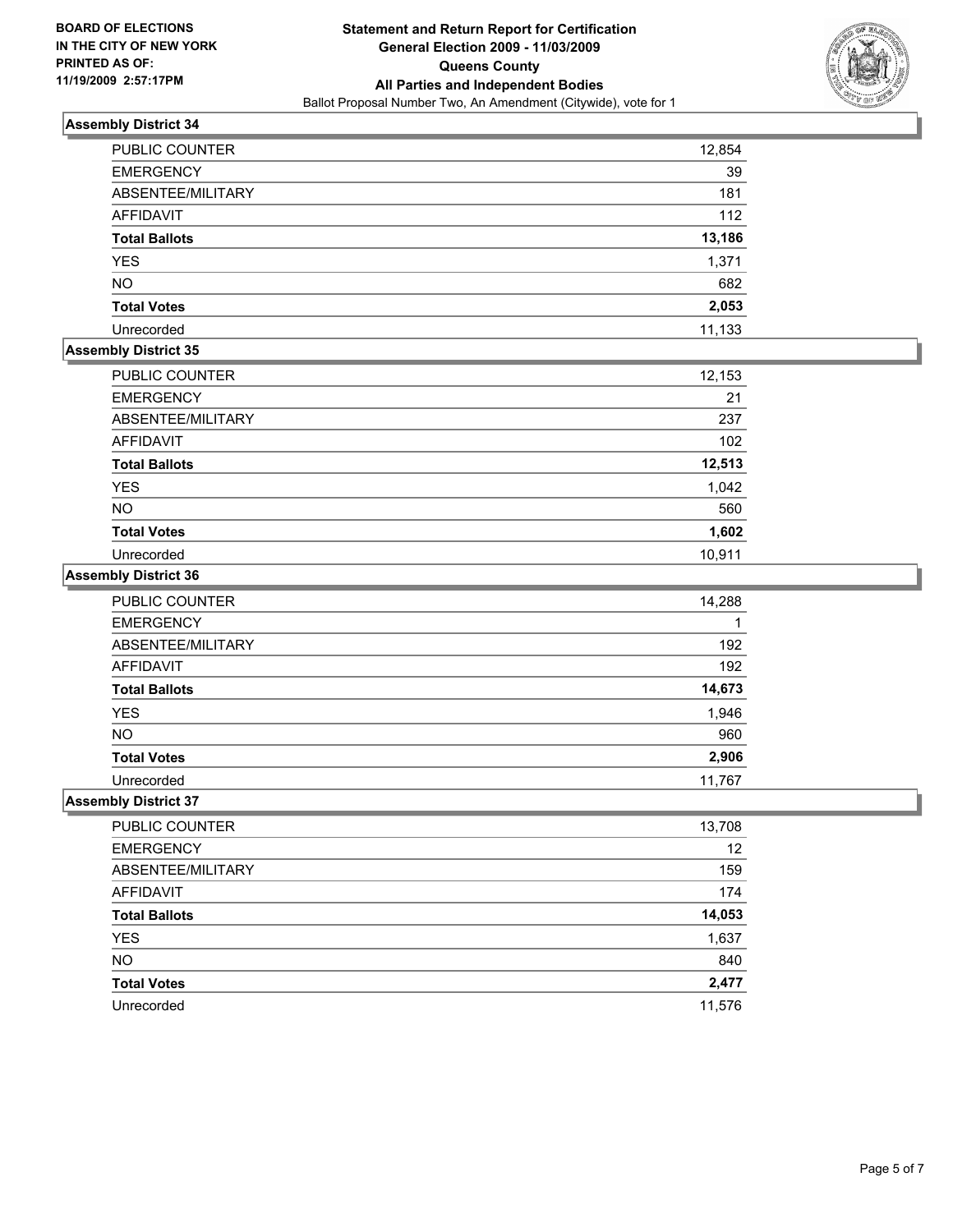

| PUBLIC COUNTER       | 12,979 |
|----------------------|--------|
| <b>EMERGENCY</b>     | 10     |
| ABSENTEE/MILITARY    | 176    |
| <b>AFFIDAVIT</b>     | 118    |
| <b>Total Ballots</b> | 13,283 |
| <b>YES</b>           | 1,436  |
| <b>NO</b>            | 1,221  |
| <b>Total Votes</b>   | 2,657  |
| Unrecorded           | 10,626 |

| <b>PUBLIC COUNTER</b> | 9,256 |
|-----------------------|-------|
| <b>EMERGENCY</b>      | 5     |
| ABSENTEE/MILITARY     | 93    |
| <b>AFFIDAVIT</b>      | 95    |
| <b>Total Ballots</b>  | 9,449 |
| <b>YES</b>            | 668   |
| <b>NO</b>             | 288   |
| <b>Total Votes</b>    | 956   |
| Unrecorded            | 8.493 |